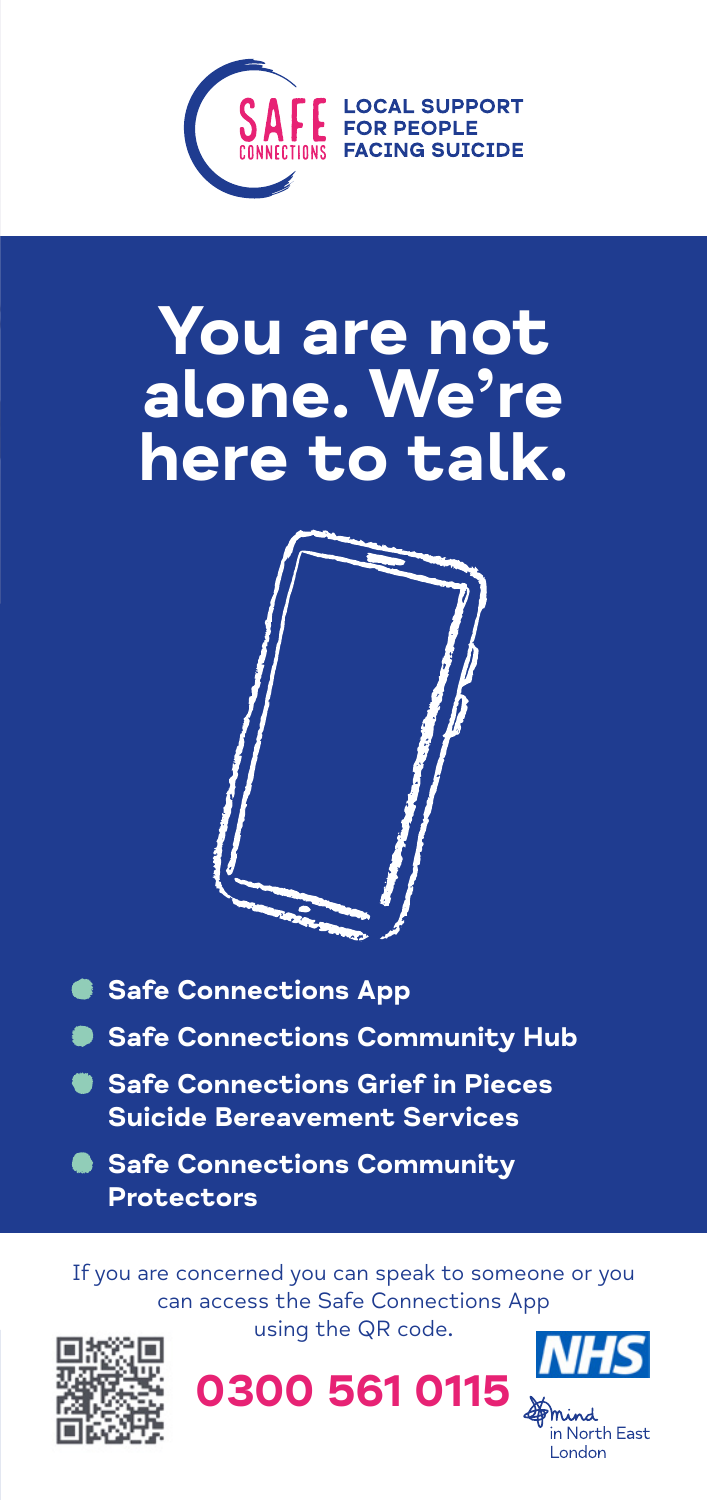# Safe Connections App

**Thoughts of suicide can be frightening and confusing. The Safe Connections App has been developed to connect you quickly to safe spaces and support services in your local area.**

- Interactive app which works off mobile, tablet and PC
- Allows users to access relevant information quickly linked to the type of support they need and their location
- Includes contact information for urgent support lines and range of community resources
- Includes interactive map for ease of location of resources



## **Safe Connections App**

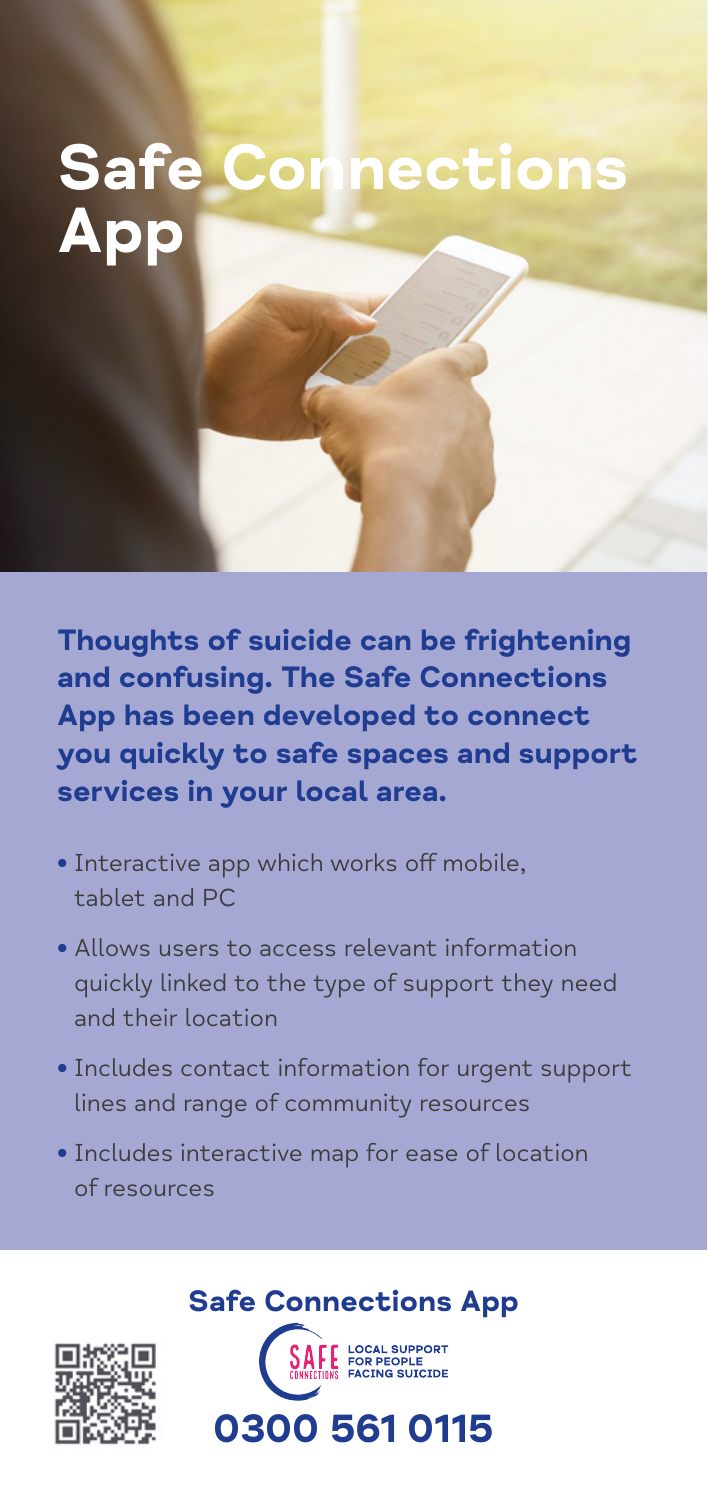# Safe Connections Community Hub

**Safe Connections Community Hub aims to support people who are experiencing suicidal thoughts to access the right service at the right time.** 

We offer a safe space for people to talk about their feelings and concerns and explore the underlying reasons as to why someone may feel suicidal. Our connectors provide a mixture of emotional and practical support and tailored signposting to help meet the individual's needs.

Anyone wanting support can call the free helpline number: **0300 561 0115** and speak to one of our Connectors.

We understand that for some people making the first call can be difficult, and so alternatively, people can email: **safeconnections@mithn.org.uk** to request a call at a convenient time for them.

### **Ways you can access the Safe Connections Community hub:**

- Self-refer
- Live in Barking and Dagenham, Hackney, Waltham Forest, Havering, Newham, Redbridge or Tower Hamlets
- Are concerned about or having thoughts of suicide
- Aged 18+
- Our telephone lines are open from 9.30am 4.30pm, Monday – Friday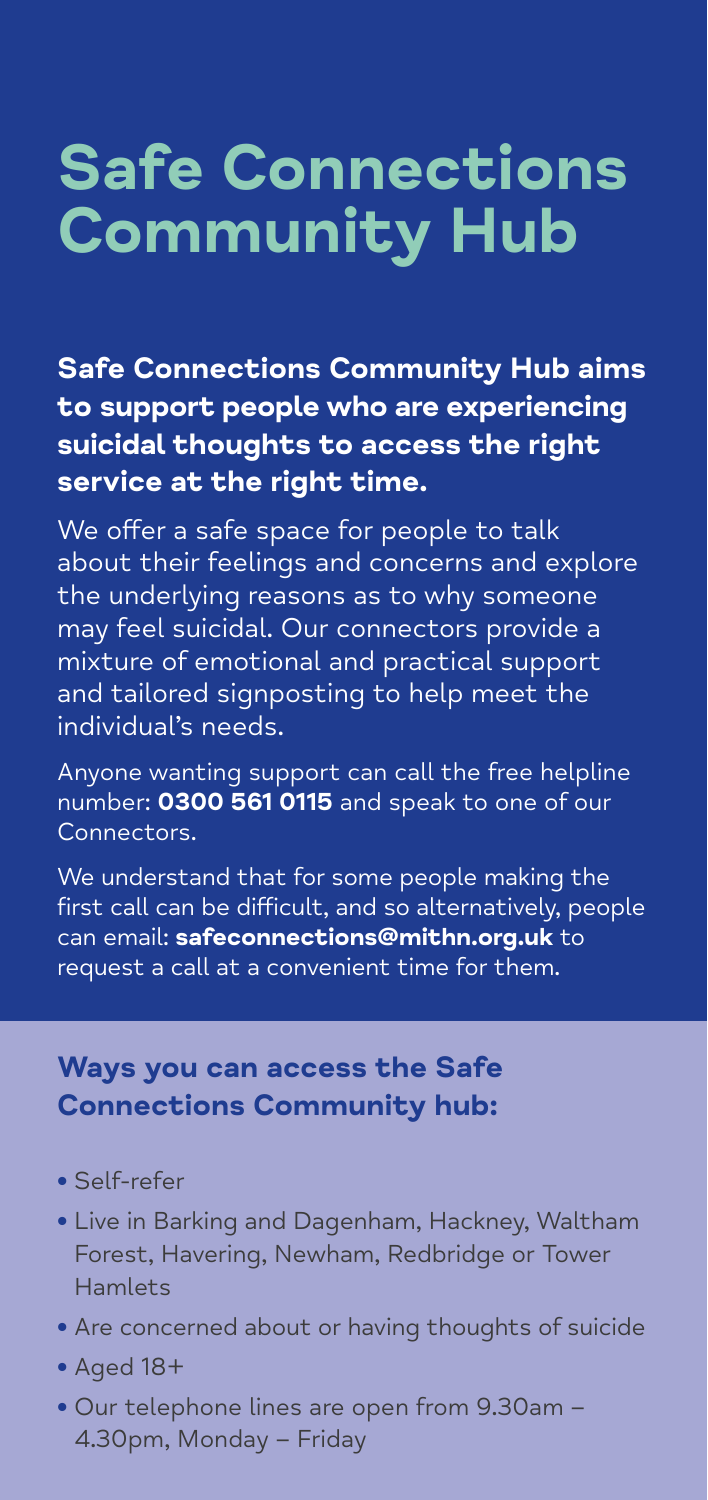## Grief in Pieces: **Suicide** Bereavement Services.

**People and families who have experienced the loss of a loved one to suicide find that they require a specialised type of support, different from typical bereavement interventions.**

**Grief in Pieces offers this support through a range of options:**

- A support group co-facilitated by a mental health practitioner and a peer who has also experienced suicide loss. It will cover topics such as **the grief process, suicide and traumatic grief responses, while normalising emotions and fears, in a confidential, empathic and safe space.**
- Crisis Response Service in the immediate aftermath of the loss of a loved one to suicide which would include: **one to one or family intervention, practical and emotional support as well as support to access and navigate local services**

**Let us support you on your journey of healing and recovery**

**Postvention**

For more info, contact supportforsuicideloss@mindchwf.org.uk or

## **0208 525 2337**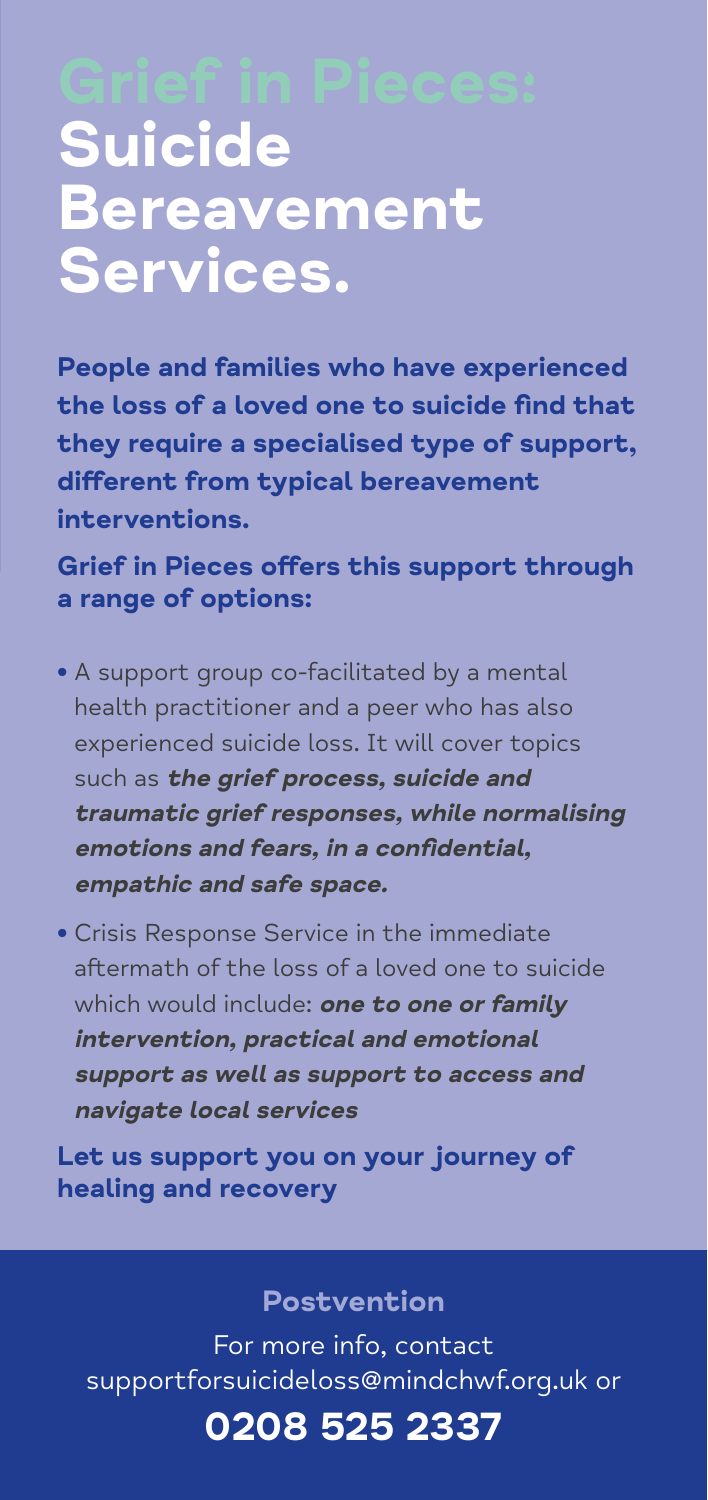# Training to Professionals

### **Learning and development (delivered virtually & face to face) including:**

- Suicide Awareness training through safeTALK and Suicide First Aid Lite
- Skills based training to identify and help someone suicidal. This is delivered through Applied Suicide Intervention Skills Training (ASIST) and Suicide First Aid Training
- Tailored learning for GPs on the ten minute consultation and identifying suicidal tendencies
- Understanding self harm workshops
- Supporting those bereaved through suicide

### **Training**

For more info, contact **suicidepreventiontraining@mindchwf.org.uk**